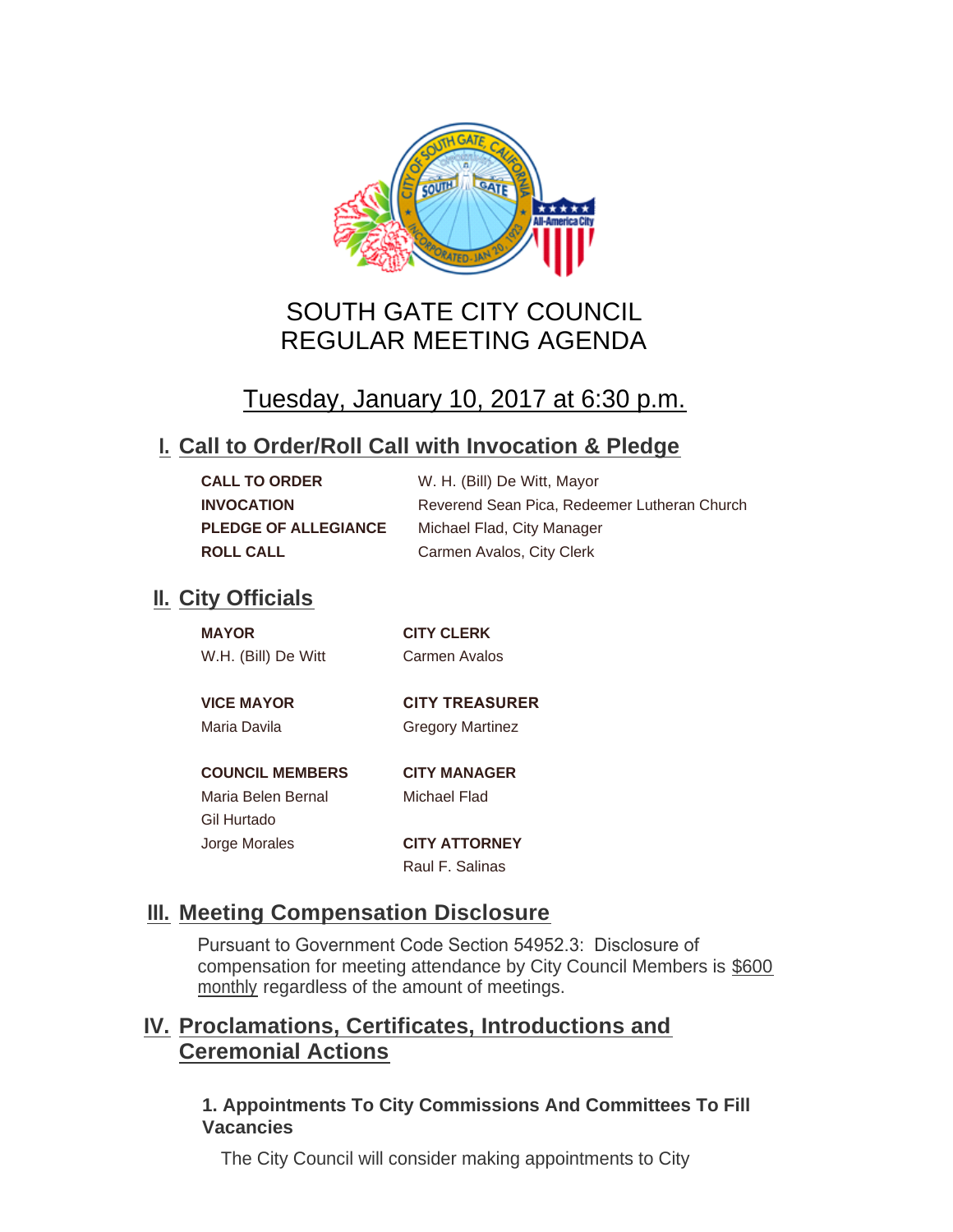The  $C$  council will consider  $C$  on  $C$  approximation to  $C$ Commissions and Committees to fill vacancies; the appointments will be ratified by a majority vote of the City Council. (ADMIN)

Documents:

#### [ITEM 1 REPORT 01102017.PDF](http://cityofsouthgate.org/AgendaCenter/ViewFile/Item/3488?fileID=8864)

## **Comments from the Audience V.**

During this time, members of the public and staff may address the City Council regarding any items within the subject matter jurisdiction of the City Council. Comments from the audience will be limited to five (5) minutes per speaker; unless authorized by the Mayor, the time limit may not be extended by utilizing another member's time. There will be no debate or action on items not listed on the agenda unless authorized by law.

Note: The City Council desires to provide all members of the public with the opportunity to address the Council. Nevertheless, obscene language, comments intended to disrupt or interfere with the progress of the meeting or slanderous comments will not be tolerated and may result in ejection and/or may constitute a violation of South Gate Municipal Code Section 1.04.110.

## **Reports and Comments From City Officials VI.**

During this time, members of the City Council will report on matters pertaining to their service on various intergovenmental boards and commissions as a representative of the City pursuant to Assembly Bill 1234. City Council Members will also have an opportunity to comment on matters not on the agenda.

Following the City Council Members, reports and comments will be heard by the City Clerk, City Treasurer, City Manager and Department Heads.

### **Consent Calendar Items VII.**

Agenda Items **2, 3, 4, 5, 6, 7, 8, and 9** are consent Calendar Items. All items including Ordinances, Resolutions and Contracts, may be approved by adoption of the Consent Calendar, individually and collectively by one (1) motion. There will be no separate discussion of these items unless Members of the City Council, the public, or staff request that specific items be removed from the Consent Calendar for separate discussion and action.

Any Motion to introduce or adopt an Ordinance on the Consent Calendar shall be: (1) a motion to waive the reading of the Ordinance and introduce the Ordinance or (2) a motion to waive the reading of the Ordinance and adopt the Ordinance, as appropriate.

#### **2. Ordinance Amending Chapter 5.06 (Motion Picture, Television And Photographic Production) Of The Municipal Code Updated Insurances Regulations**

The City Council will consider waiving the reading in full and introducing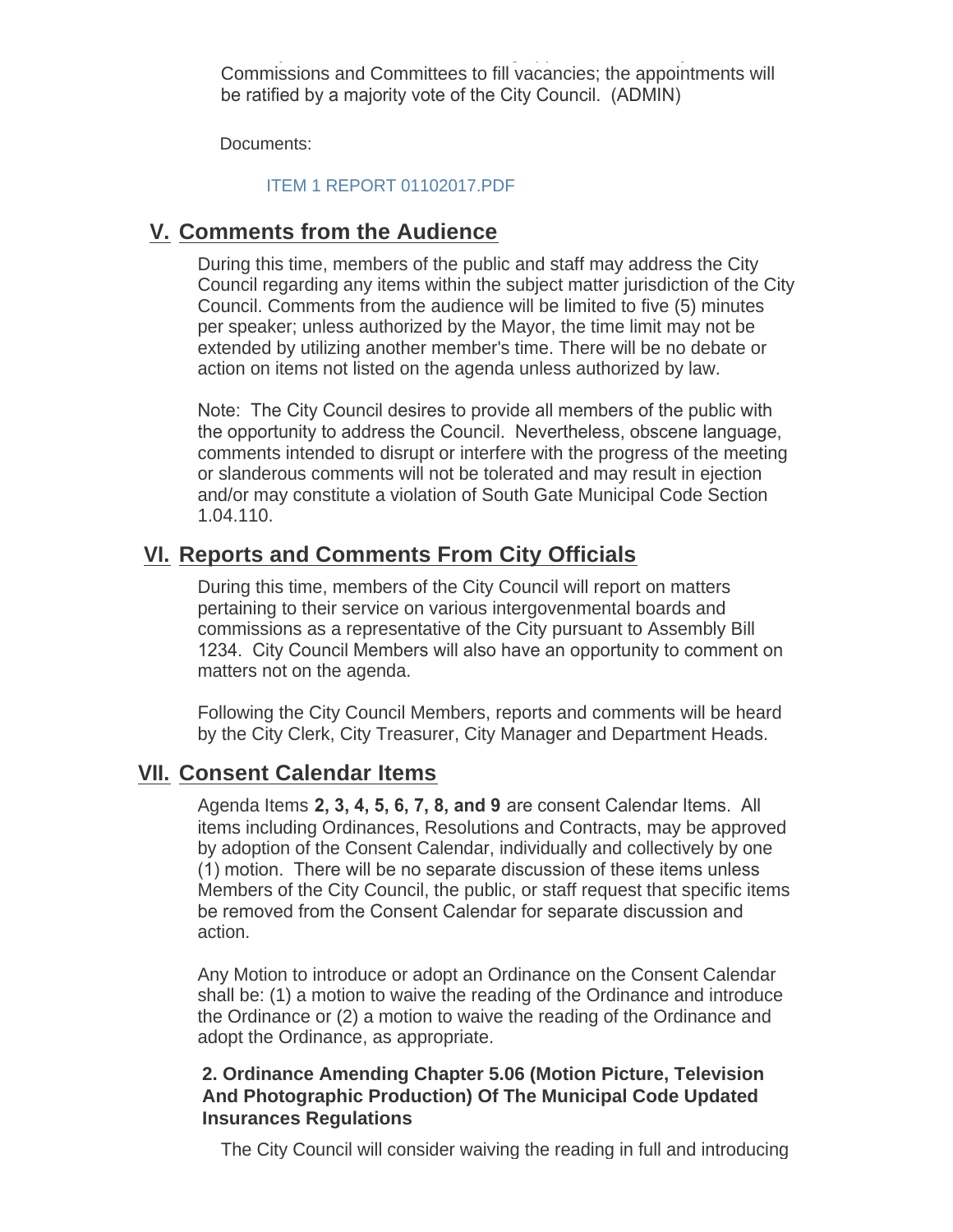The City Council will consider waiving the reading in full and introducing an Ordinance amending certain sections of Chapter 5.06 (Motion Picture, Television and Photographic Production), of Title 5 (Streets and Sidewalks), of the South Gate Municipal Code pertaining to requirements and procedures for the recording of visual images. (ADMIN)

Documents:

#### [ITEM 2 REPORT 01112017.PDF](http://cityofsouthgate.org/AgendaCenter/ViewFile/Item/3489?fileID=8865)

#### **3. Ordinance And Resolution Amending The Contract With CalPERS Regarding The 1959 Survivor Benefit Program For Miscellaneous Members**

The City Council will consider: (ADMIN SERVICES)

a. Waiving the reading in full and introduce an **Ordinance**  authorizing an amendment to the contract between the Board of Administration of the California Public Employees' Retirement System and the City Council of the City of South Gate; and

b. Adopting a **Resolution \_\_\_\_\_\_** declaring the City Council's intention to approve an amendment to the contract between the Board of Administration of the California Public Employees' Retirement System and the City Council of the City of South Gate.

Documents:

#### [ITEM 3 REPORT 01112017.PDF](http://cityofsouthgate.org/AgendaCenter/ViewFile/Item/3504?fileID=8873)

#### **4. Resolution Making A Determination Of Public Convenience Or Necessity For The Sale Of Beer And Wine For On-Site Consumption At Pizza Studio Restaurant Located At 5840 Firestone Boulevard**

The City Council will consider adopting a **Resolution \_\_\_\_\_\_** making a determination of public convenience or necessity for the sale of beer and wine for on-site consumption at Pizza Studio restaurant located at 5840 Firestone Boulevard. (CD)

Documents:

#### [ITEM 4 REPORT 01112017.PDF](http://cityofsouthgate.org/AgendaCenter/ViewFile/Item/3490?fileID=8866)

#### **5. Agreement With Nobel Systems, Inc., To Update The City's Geographic Information System For The Water And Sanitary Sewer Systems**

The City Council will consider: (PW)

a. Approving a Professional Services Agreement **(Contract \_\_\_\_\_\_)** with Nobel Systems, Inc., to update the City's Geographic Information System with the latest technology and infrastructure data for the municipal water and sanitary sewer systems necessary to fill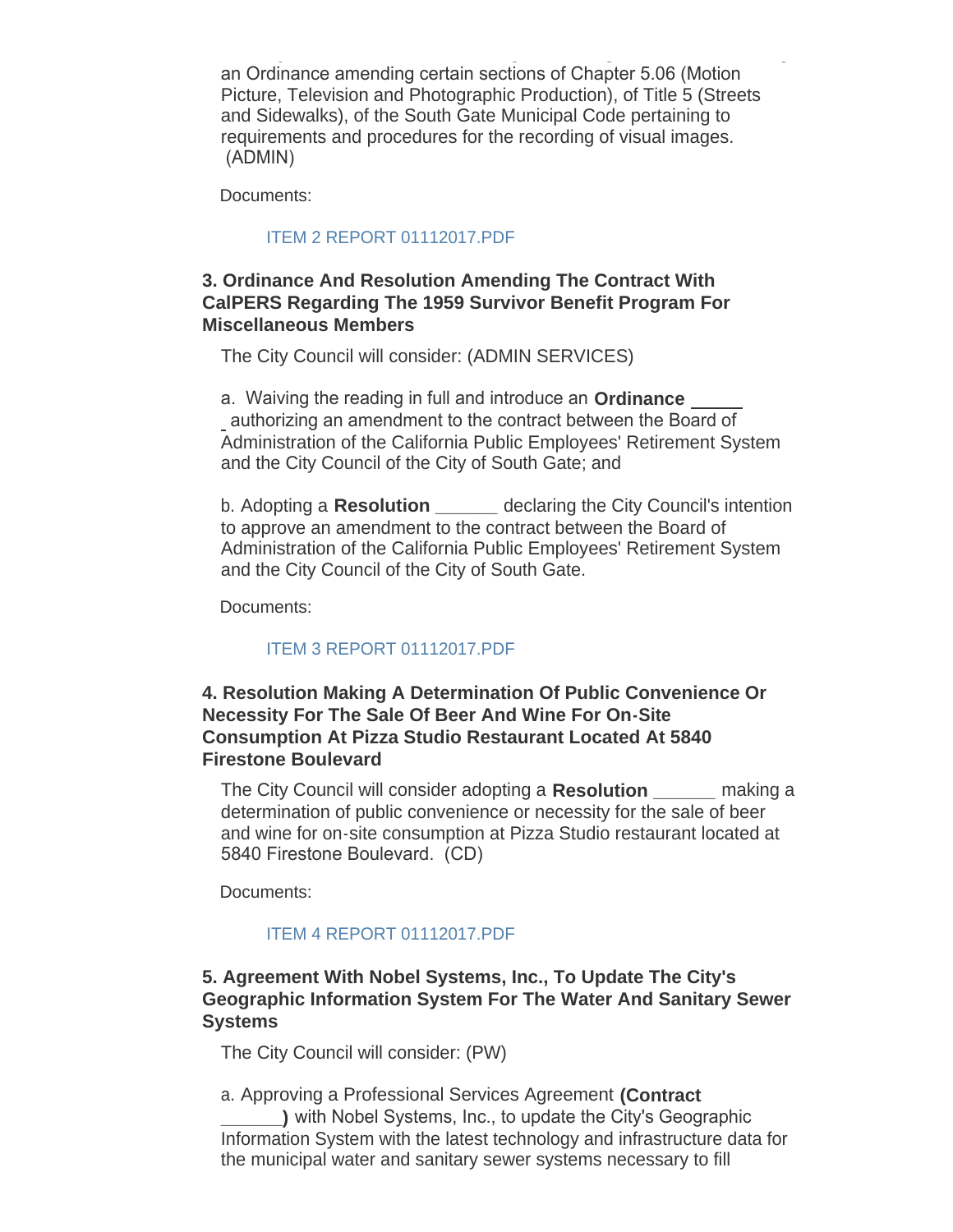the municipal water and sanitary sewer systems necessary to fill planning, operations and maintenance needs, in an amount not-to exceed \$280,000; and

b. Appropriating \$20,000 from the unassigned balance in the Sewer Fund to Account No. 411-731-71-9568; and

c. Authorizing the Mayor to execute the Agreement in a form acceptable to the City Attorney.

Documents:

#### [ITEM 5 REPORT 0111207.PDF](http://cityofsouthgate.org/AgendaCenter/ViewFile/Item/3491?fileID=8867)

#### **6. Purchase Of One Ford F550 Truck And Aerial Unit From Altec Industries, Inc., For Maintenance Of Municipal Electrical Systems**

The City Council will consider: (PW)

a. Authorizing the purchase of one Ford F550 truck and aerial unit (Ford F550 Unit) from Altec Industries, Inc., through the National Joint Powers Alliance Cooperative Contract Purchasing Program, necessary for maintenance of municipal electrical systems, in the amount of \$109,447; and

b. Authorizing the City Manager to execute the documents necessary to purchase the Ford F550 Unit in forms acceptable to the City Attorney.

Documents:

#### [ITEM 6 REPORT 01112017.PDF](http://cityofsouthgate.org/AgendaCenter/ViewFile/Item/3492?fileID=8868)

#### **7. Purchase Of One Ford F550 Super Cab-N-Chassis Equipped With Graffiti Body From National Auto Fleet Group**

The City Council will consider: (PW)

a. Authorizing the purchase of one Ford F550 Super Cab-N-Chassis with Graffiti Body (Ford F550 Unit) from National Auto Fleet Group through the National Joint Powers Alliance Cooperative Contract Purchasing Program, necessary for graffiti abatement services, in the amount of \$132,500; and

b. Transferring \$10,000 in Water Funds from savings forecasted in the Water Main Replacement Project, Account No. 411-731-71-9551 and Account No. 411-731-71-9549 to Account No. 100-712-29-9003 to fully fund the graffiti removal truck; and

c. Authorizing the City Manager to execute the documents necessary to purchase the Ford F550 Unit in forms acceptable to the City Attorney.

Documents: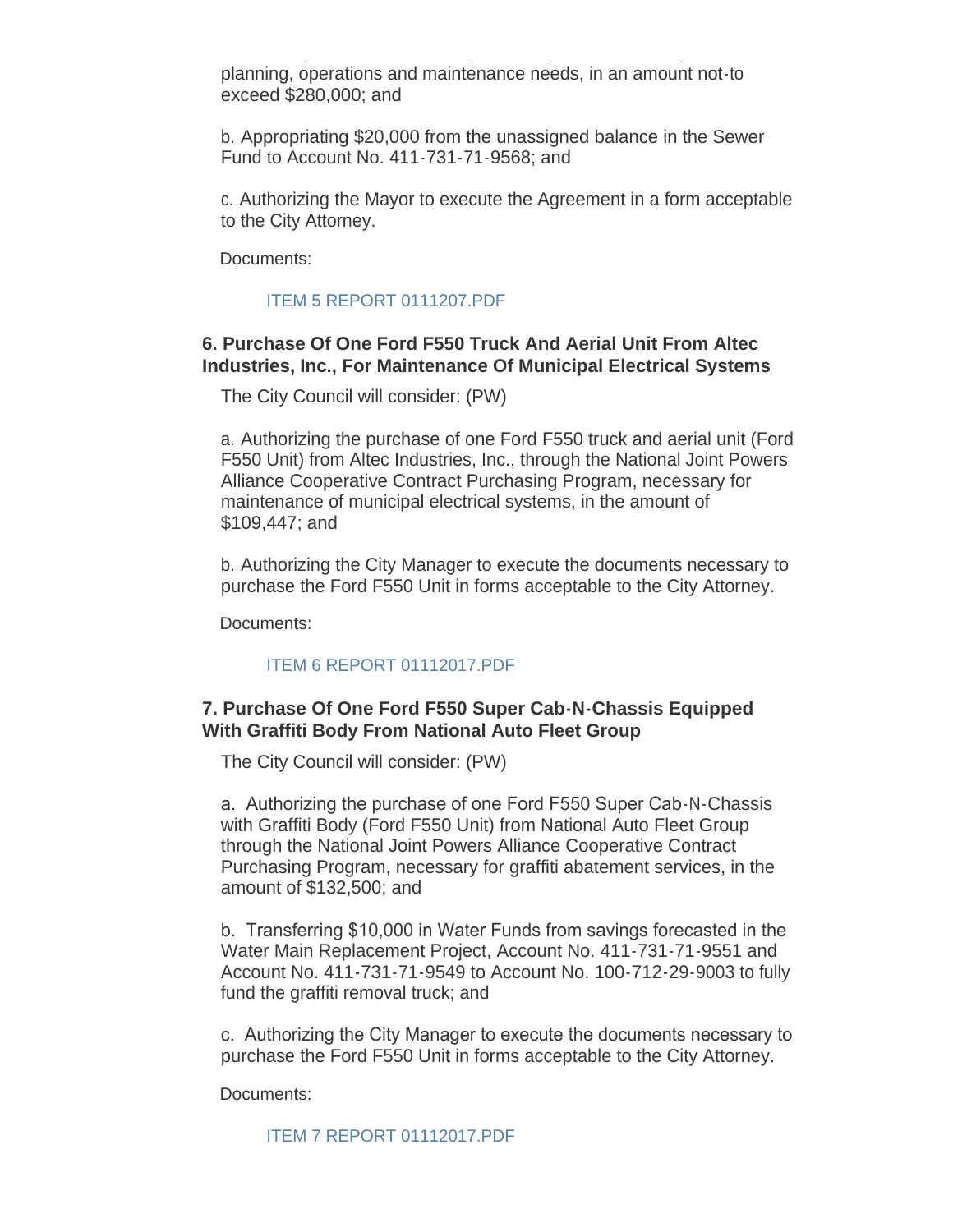#### **8. Initiation Of A Green Waste Pilot Program As Requested By CalRecycle**

The City Council will consider: (PW)

a. Authorizing the Director of Public Works to initiate a Green Waste Pilot Program necessary to address a request form CalRecycle to implement a permanent Green Waste Program to further comply with SB 1066, in an amount not-to-exceed \$24,000; and

b. Appropriating \$24,000 from the revenue collected from the Waste Management Franchise Agreement to Account No. 413-733-51-6101 to fund the Green Waste Pilot Program.

Documents:

#### [ITEM 8 REPORT 01112017.PDF](http://cityofsouthgate.org/AgendaCenter/ViewFile/Item/3494?fileID=8870)

#### **9. Minutes**

The City Council will consider approving the Special and Regular Meeting minutes of November 22, 2016. (CLERKS)

Documents:

#### [ITEM 9 REPORT 01112017.PDF](http://cityofsouthgate.org/AgendaCenter/ViewFile/Item/3506?fileID=8874)

### **Reports, Recommendations and Requests VIII.**

#### **10. Nomination Of Two City Council Members To Form A Subcommitte For The Development Of The South Gate Employment Resource Center**

The City Council will consider nominating two City Council Members to form a subcommittee with City staff on the development of the South Gate Employment Resource Center. (ADMIN)

Documents:

#### [ITEM 10 REPORT 01112017.PDF](http://cityofsouthgate.org/AgendaCenter/ViewFile/Item/3495?fileID=8871)

#### **11. Warrants**

The City Council will consider approving the Warrants and Cancellations for January 10, 2017. (ADMIN SERVICES)

Total of Checks: \$7,352,005.11 Voids \$ (171,589.86) Total of Payroll Deductions: \$ (533,644.74) Grand Total: \$6,646,770.51 Cancellations: 68792, 68289, 67068, 69183, 69153

Documents: